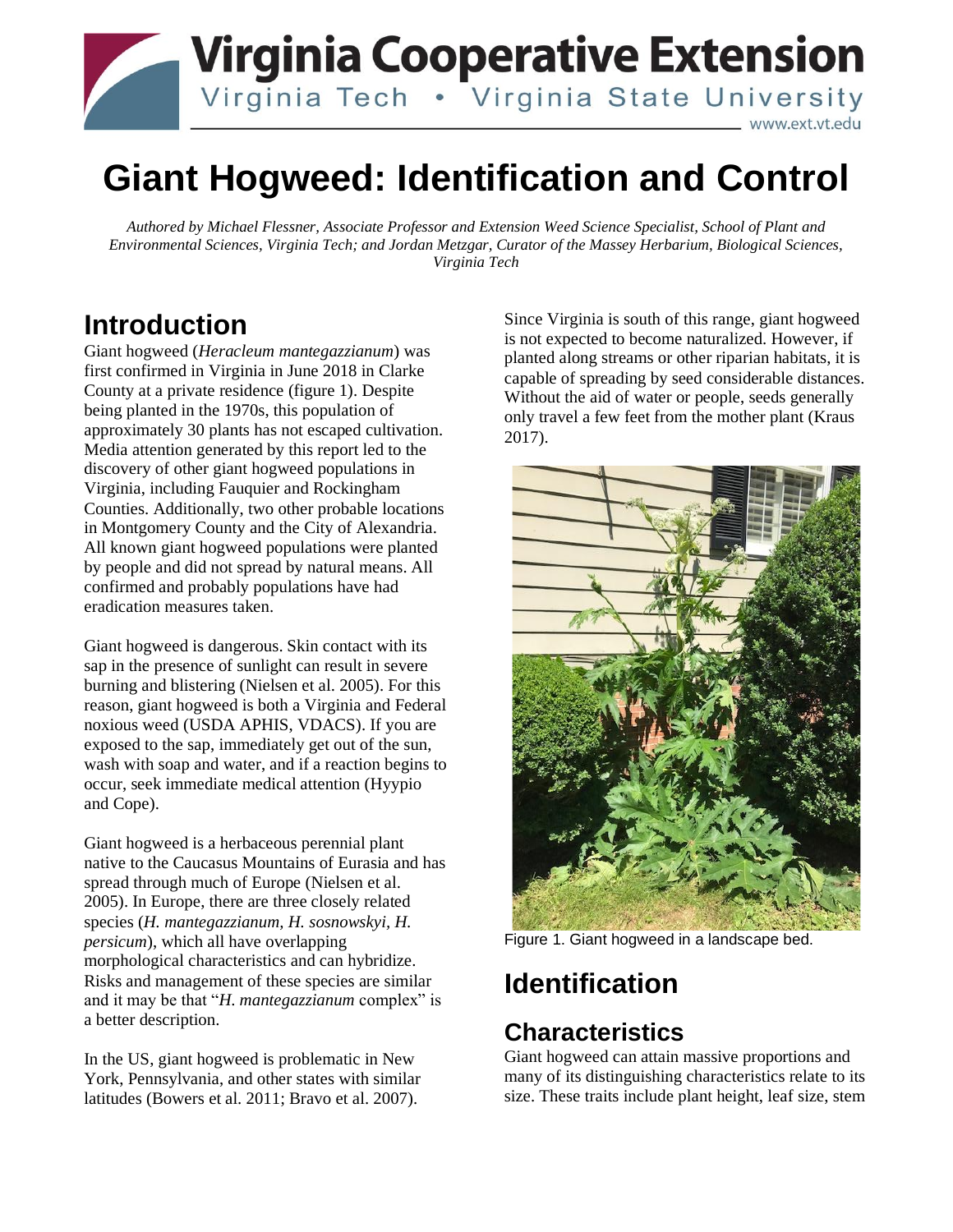width, and flower cluster width and number of flower rays. The lobing or dissection of the leaves is also an important character (Weakley 2015).

Plants typically grow 6-8 ft (1.8-2.4 m) tall. However, maximum sizes are: height of 18 ft (5.5 m), leaves to  $8 \text{ ft}$  (25 dm) wide, stems to  $6 \text{ in } (15$ cm) across, flower clusters 1.5 ft (5 dm) across, and >50 rays in a flower cluster. This size is in contrast to the closely related native species cow parsnip (*Heracleum maximum*), which is much smaller (maximum height to 10 ft  $(3 \text{ m})$ , leaves to 3.25 ft  $(10 \text{ m})$ dm) wide, stems to 2 in (5 cm) across, flower clusters 1 ft  $(3 \text{ dm})$  across, and  $\langle 30 \text{ rays in a flower} \rangle$ cluster) (Weakley 2105).

Giant hogweed leaves are much more deeply lobed than those of cow parsnip. Giant hogweed leaves have acute lobes and have an overall more dissected appearance. Cow parsnip leaves are more ovate and much "blockier" in comparison.

Many resources mention purple spotting on the stem as a diagnostic character for giant hogweed. This character is frequently found on giant hogweed specimens but is not consistent for the species and should not be used in isolation to identify samples (D. Poindexter pers. comm.). In addition, oil tube width on the fruits can be used as a diagnostic character (Weakley 2015), but we do not recommend this method due to the need to handle and closely examine the plants.

#### **Similar species**

Giant hogweed is a member of the carrot family (Apiaceae or Umbelliferae) and is sometimes confused with other species in this family, such as poison hemlock (*Conium maculatum*) and queen Anne's lace (*Daucus carota*), due to similar flower characteristics. Specifically, carrot family species often have flowers organized into umbels. These umbels are flat-topped or convex inflorescence with individual flower stems originating from the same point on the flowering stalk (Simpson 2010).

Unrelated species are not commonly confused with giant hogweed except for elderberries (*Sambucus* spp.), due to their similar size and white flower clusters. Elderberries are woody plants that produce blue/black berries and have pinnately-compound

leaves (Weakley et al. 2012). Other plants mistaken for giant hogweed include common pokeweed (*Phytolacca americana*) and tall lettuce (*Lactuca canadensis*).

Giant hogweed can be distinguished from these species using a number of characters. Focusing on traits including flower color, size, and leaf dissection typically characterize samples as giant hogweed or other species.

## **What to do if you find suspected giant hogweed**

If you believe you have giant hogweed, do not touch the plant. The following steps are recommended to identify the plant and if confirmed as giant hogweed, develop an eradication plan.

- 1. Consult the Identification section above and the additional resources listed below for initial identification.
- 2. If you believe you have giant hogweed, take pictures of identifying characteristics (flower such that the flower rays can be counted, a section of the stem where a leaf adjoins it, an overview of the plant with something in the picture for scale, and a mature leaf). Remember to be careful to avoid contact with the plant. Send these pictures to your local extension agent [\(https://ext.vt.edu/offices.html\)](https://ext.vt.edu/offices.html) who will corroborate or if necessary, work with a specialist for further verification. You can also contact the Virginia Department of Agriculture and Consumer Services (VDACS) at 804.786.3515 or [NoxiousWeed.VDACS@vdacs.virginia.gov.](mailto:NoxiousWeed.VDACS@vdacs.virginia.gov) VDACS has regulatory responsibility for giant

hogweed as it is a Tier 1 Noxious Weed on Virginia's Noxious Weed List.

3. If it is determined that the plant is likely giant hogweed, a VDACS representative or your local extension agent will collect and submit a physical sample to the Virginia Weed Identification Clinic [\(https://www.ppws.vt.edu/extension/weedid](https://www.ppws.vt.edu/extension/weedid-clinic.html)[clinic.html\)](https://www.ppws.vt.edu/extension/weedid-clinic.html) for positive confirmation. Keep in mind that a permit is required from VDACS before transporting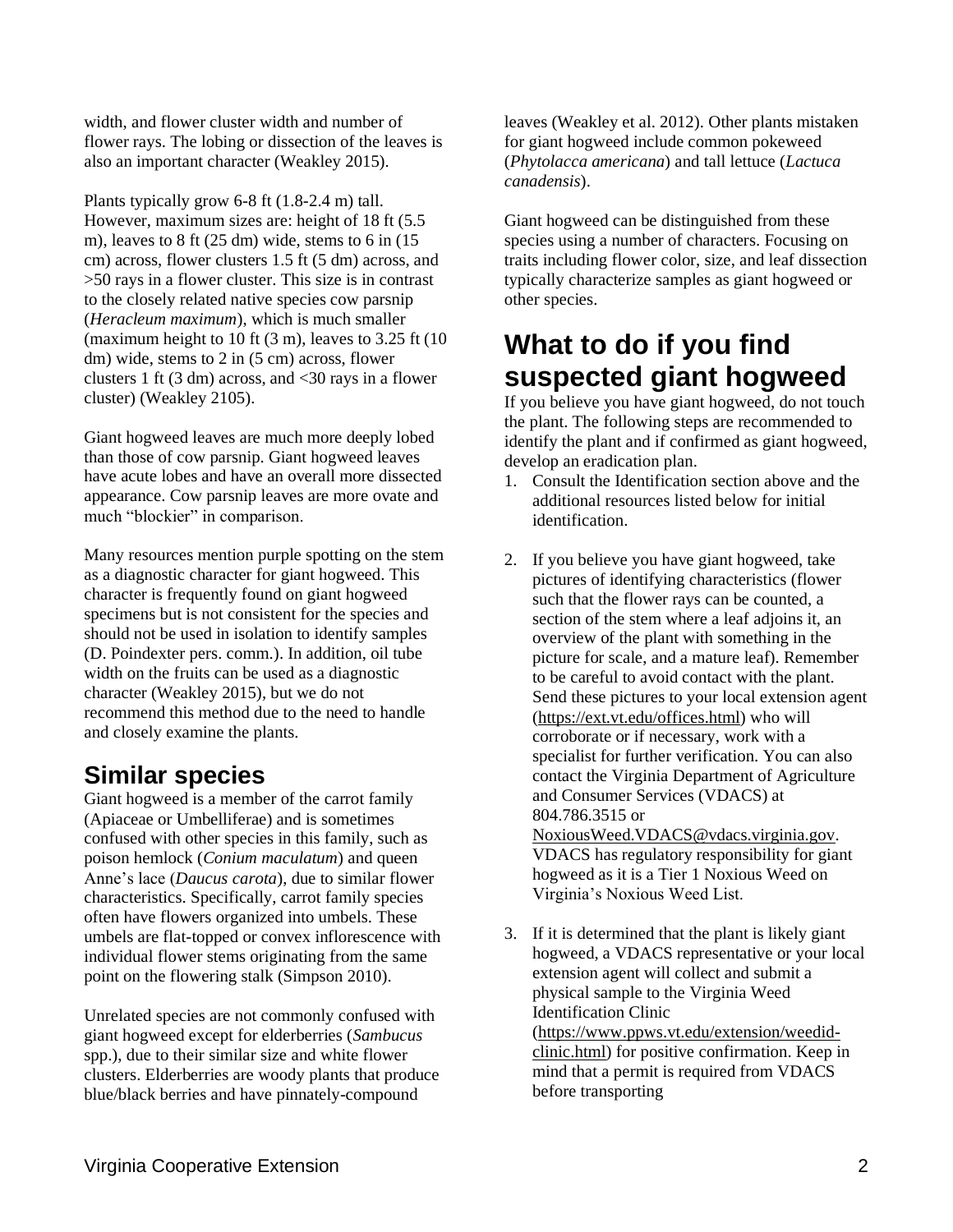[\(http://www.vdacs.virginia.gov/pdf/noxious](http://www.vdacs.virginia.gov/pdf/noxious-weed-permit.pdf)[weed-permit.pdf\)](http://www.vdacs.virginia.gov/pdf/noxious-weed-permit.pdf).

4. After positive confirmation, VDACS should be contacted immediately and will work collaboratively with the property owner to manage the plant(s). VDACS will handle reporting to USDA APHIS if necessary.

# **Control**

*Attempting control of giant hogweed is not recommended. This task should be left to those with training, experience, and proper equipment.* 

Control measures will vary by site and severity of infestation. Mowing, trimming, or bush hogging are not recommended due to the heightened risk of exposure to the plant's sap. Regardless of control measure used, protective clothing and eyewear should be worn.

The most effective means of control are mechanical removal or herbicide application. Both methods may require multiple treatments for complete control. Monitoring of the site for three to five years after control measures are implemented is necessary to ensure complete control and depletion of the soil seed bank (Bowers et al. 2011; Nielsen et al. 2005).

Contact your [local extension office](https://ext.vt.edu/offices.html) for the latest control recommendations for your site.

# **Additional Resources**

Bravo, MA. 2009. Giant Hogweed Eradication and Control in Pennsylvania (1989-2008). Pennsylvania Department of Agriculture, Noxious, Invasive and Poisonous Plant Program.

[http://www.agriculture.pa.gov/Plants\\_Land\\_Water/P](http://www.agriculture.pa.gov/Plants_Land_Water/PlantIndustry/NIPPP/Documents/2009_Giant_Hogweed_Program.pdf) [lantIndustry/NIPPP/Documents/2009\\_Giant\\_Hogwe](http://www.agriculture.pa.gov/Plants_Land_Water/PlantIndustry/NIPPP/Documents/2009_Giant_Hogweed_Program.pdf) [ed\\_Program.pdf.](http://www.agriculture.pa.gov/Plants_Land_Water/PlantIndustry/NIPPP/Documents/2009_Giant_Hogweed_Program.pdf)

Pennsylvania Department of Agriculture, Noxious, Invasive and Poisonous Plant Program. Giant Hogweed Brochure.

[http://www.agriculture.pa.gov/Plants\\_Land\\_Water/P](http://www.agriculture.pa.gov/Plants_Land_Water/PlantIndustry/NIPPP/Documents/Giant%20Hogweed%20Brochure.pdf) [lantIndustry/NIPPP/Documents/Giant%20Hogweed](http://www.agriculture.pa.gov/Plants_Land_Water/PlantIndustry/NIPPP/Documents/Giant%20Hogweed%20Brochure.pdf) [%20Brochure.pdf.](http://www.agriculture.pa.gov/Plants_Land_Water/PlantIndustry/NIPPP/Documents/Giant%20Hogweed%20Brochure.pdf)

Pennsylvania Department of Agriculture, Noxious, Invasive and Poisonous Plant Program. Giant

Hogweed Lifecycle.

[http://www.agriculture.pa.gov/Plants\\_Land\\_Water/P](http://www.agriculture.pa.gov/Plants_Land_Water/PlantIndustry/NIPPP/Documents/Giant_Hogweed_Life_Cycle.pdf) [lantIndustry/NIPPP/Documents/Giant\\_Hogweed\\_Lif](http://www.agriculture.pa.gov/Plants_Land_Water/PlantIndustry/NIPPP/Documents/Giant_Hogweed_Life_Cycle.pdf) [e\\_Cycle.pdf.](http://www.agriculture.pa.gov/Plants_Land_Water/PlantIndustry/NIPPP/Documents/Giant_Hogweed_Life_Cycle.pdf)

# **Acknowledgements**

Tina MacIntyre and Debra Martin with Virginia Department of Agricultural and Consumer Services.

Kirsten Conrad, Jeremy Daubert, Adam Downing, Doug Horn, Timothy Ohlwiler, and Mark Sutphin with Virginia Cooperative Extension.

Melissa Bravo with Meadow Lake Farm Consulting Services.

Kevin Heffernan with Virginia Department of Conservation and Recreation.

Photo credits: Shawn Askew, Doug Horn, Michael Flessner, Tina MacIntyre, and Mark Sutphin.

### **References**

Bravo, M. A., J. Zoschg Jr. and I. Bowers. 2007. Giant Hogweed Eradication Program in Pennsylvania and Surrounding States. Proc. WSSA: 47:226.

Hyypio P, Cope E. Giant Hogweed Heracleum mantegazzianum. Cornell Cooperative Extension Publication 123. [https://ecommons.cornell.edu/bitstream/handle/1](https://ecommons.cornell.edu/bitstream/handle/1813/3416/Giant%20Hogweed.pdf) [813/3416/Giant%20Hogweed.pdf.](https://ecommons.cornell.edu/bitstream/handle/1813/3416/Giant%20Hogweed.pdf)

Kraus, N. 2017. Giant Hogweed Control Methods Guide. New York Department of Environmental Conservation, Division of Lands & Forests, Forest Health. 11 p. [https://www.dec.ny.gov/docs/lands\\_forests\\_pdf/g](https://www.dec.ny.gov/docs/lands_forests_pdf/ghcontrol.pdf) [hcontrol.pdf.](https://www.dec.ny.gov/docs/lands_forests_pdf/ghcontrol.pdf)

Nielsen C, Ravn HP, Nentwig W, Wade M. The Giant Hogweed Best Practice Manual, Guidelines for the management and control of invasive weed in Europe. Hoersholm: Forest & Landscape

Bowers, I.D., M.A Bravo, and J. Zoschg Jr., 2011. Improving Survey Methods for the Detection of Giant Hogweed in Pennsylvania. Proc. Northeastern Weed Sci Soc: 65.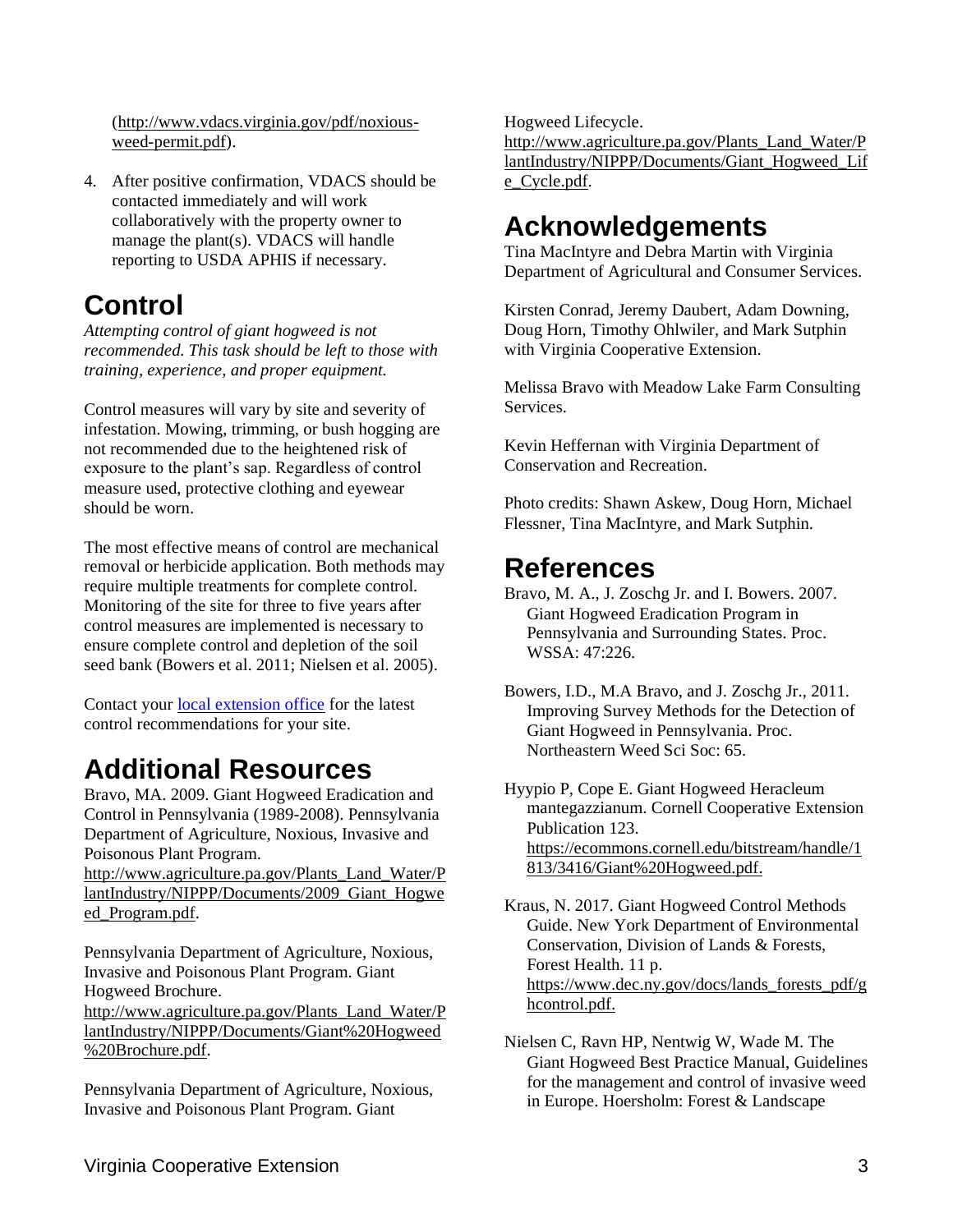Denmark; 2005[. https://neobiota.lu/wp/wp](https://neobiota.lu/wp/wp-content/uploads/2013/07/Heracleum_mantegazzianum_brochure-UK.pdf)[content/uploads/2013/07/Heracleum\\_mantegazzi](https://neobiota.lu/wp/wp-content/uploads/2013/07/Heracleum_mantegazzianum_brochure-UK.pdf) [anum\\_brochure-UK.pdf.](https://neobiota.lu/wp/wp-content/uploads/2013/07/Heracleum_mantegazzianum_brochure-UK.pdf)

- Simpson, M.G., Plant Systematics, 2nd Ed. Elsevier Academic Press, 2010.
- United States Department of Agriculture. Animal and Plant Health Inspection Service. [https://www.aphis.usda.gov/plant\\_health/plant\\_p](https://www.aphis.usda.gov/plant_health/plant_pest_info/weeds/downloads/weedlist.pdf) [est\\_info/weeds/downloads/weedlist.pdf.](https://www.aphis.usda.gov/plant_health/plant_pest_info/weeds/downloads/weedlist.pdf)
- Virginia Department of Agriculture and Consumer Services. 2018. [http://www.vdacs.virginia.gov/plant-industry](http://www.vdacs.virginia.gov/plant-industry-services-noxious-weeds.shtml)[services-noxious-weeds.shtml.](http://www.vdacs.virginia.gov/plant-industry-services-noxious-weeds.shtml)
- Weakley, A.S., J.C. Ludwig, and J.F. Townsend. 2012. Flora of Virginia. Bland Crowder, ed. Foundation of the Flora of Virginia Project Inc., Richmond. Fort Worth: Botanical Research Institute of Texas Institute.
- Weakley, A.S. 2015. Flora of the southern and mid-Atlantic states, working draft of May 2015.
- Virginia Cooperative Extension is required to ensure that its digital content is accessible by everyone regardless of physical or technological readiness.

Visit Virginia Cooperative Extension: ext.vt.edu

2020 SPES-48NP (SPES-245NP)

Virginia Cooperative Extension programs and employment are open to all, regardless of age, color, disability, gender, gender identity, gender expression, national origin, political affiliation, race, religion, sexual orientation, genetic information, veteran status, or any other basis protected by law. An equal opportunity/affirmative action employer. Issued in furtherance of Cooperative Extension work, Virginia Polytechnic Institute and State University, Virginia State University, and the U.S. Department of Agriculture cooperating. Edwin J. Jones, Director, Virginia Cooperative Extension, Virginia Tech, Blacksburg; M. Ray McKinnie, Administrator, 1890 Extension Program, Virginia State University, Petersburg.